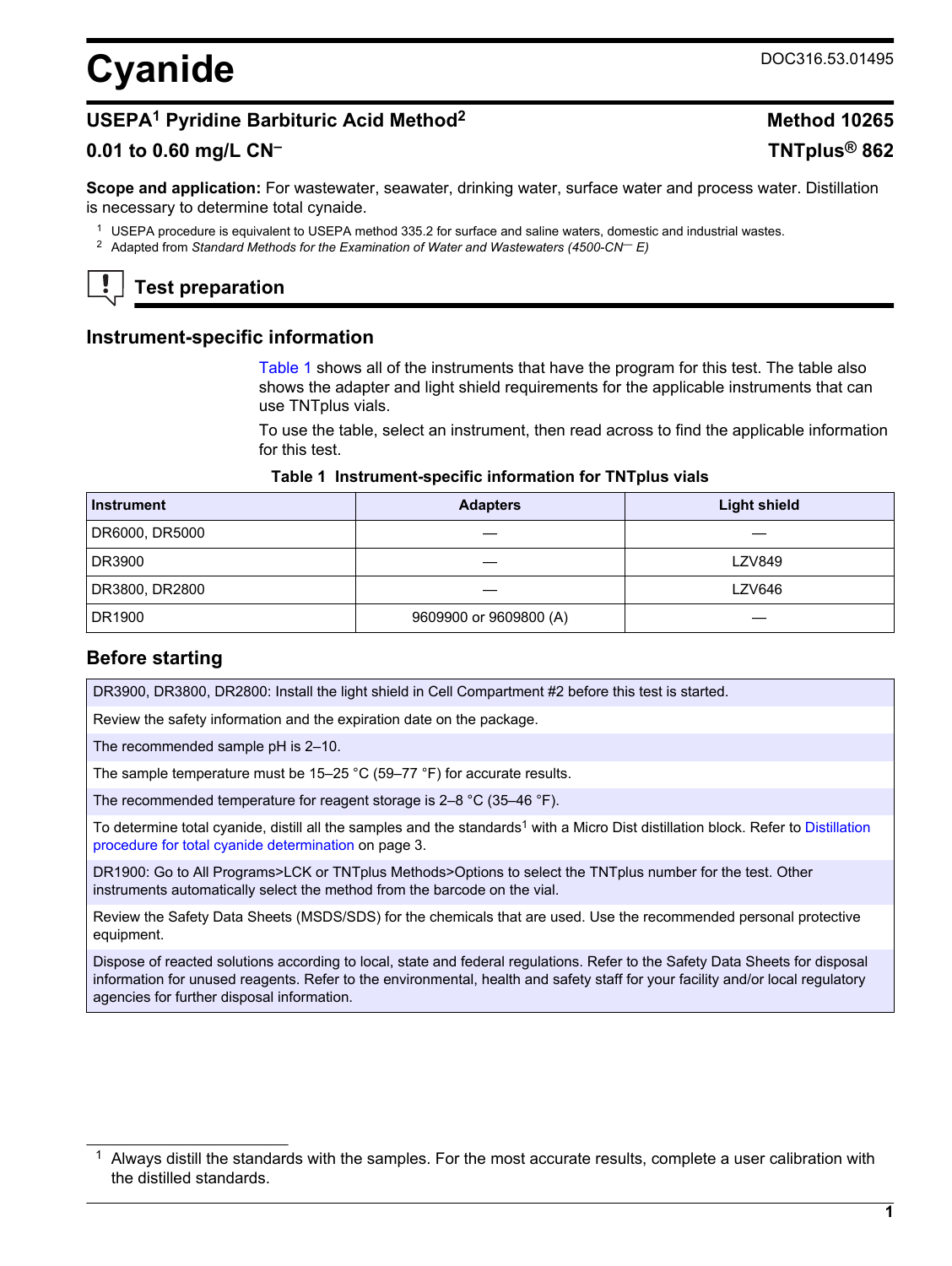# **Items to collect**

| <b>Description</b>                                       | Quantity |
|----------------------------------------------------------|----------|
| Cyanide TNTplus Reagent Set                              |          |
| Pipet, adjustable volume, 1.0-5.0 mL                     |          |
| Pipet tips, for 1.0-5.0 mL pipet                         |          |
| Pipet, TenSette®, 1.0-10.0 mL                            |          |
| Pipet tips, for TenSette <sup>®</sup> Pipet, 1.0-10.0 mL |          |

Refer to [Consumables and replacement items](#page-5-0) on page 6 for order information.

# **Sample collection and storage**

- Collect samples in clean glass or plastic bottles.
- The presence of oxidizing agents, sulfides and fatty acids can cause the loss of cyanide during sample storage. Samples that contain these substances must be pretreated as described in the sections that follow before preservation with sodium hydroxide. If the sample contains sulfide and is not pretreated, it must be analyzed within 24 hours.
- To preserve samples for later analysis, adjust the sample pH to a minimum pH 12 with 5.0 N sodium hydroxide standard solution (about 4 mL per liter). Use a glass serological pipet and pipet filler. Measure the pH and add more sodium hydroxide if necessary.
- Keep the preserved samples at or below  $6^{\circ}$ C (43  $^{\circ}$ F) for up to 14 days.
- Before analysis, adjust the pH to 7 with 2.5 N hydrochloric acid standard solution.
- Let the sample temperature increase to room temperature before analysis.
- Correct the test result for the dilution caused by the volume additions.

#### **Oxidizing agents**

Oxidizing agents such as chlorine decompose cyanides during storage. To test for and remove oxidizing agents, pretreat the sample as follows:

- **1.** Measure 25 mL of the sample and add one drop of 10-g/L m-Nitrophenol Indicator Solution. Swirl to mix.
- **2.** Add 2.5 N Hydrochloric Acid Standard Solution by drops until the color changes from yellow to colorless. Swirl the sample thoroughly after the addition of each drop.
- **3.** Add two drops of Potassium Iodide Solution, 30-g/L and two drops of Starch Indicator Solution to the sample. Swirl to mix. The solution will turn blue if oxidizing agents are present.
- **4.** If the color is blue, add two level, 1-g measuring spoonfuls of ascorbic acid per liter of sample.
- **5.** Remove a 25-mL portion of the treated sample and repeat steps 1 to 3. If the sample turns blue, repeat steps 4 and 5.
- **6.** If the 25-mL sample remains colorless, preserve the remaining sample to pH 12 for storage with 5 N Sodium Hydroxide Standard Solution.
- **7.** Complete the procedure given under Interfering Substances and Levels, Reducing Agents, to eliminate the effect of excess ascorbic acid, before the cyanide procedure is started.

#### **Sulfides**

Sulfides will quickly convert cyanide to thiocyanate (SCN– ). To test for and remove sulfide, pretreat the sample as follows: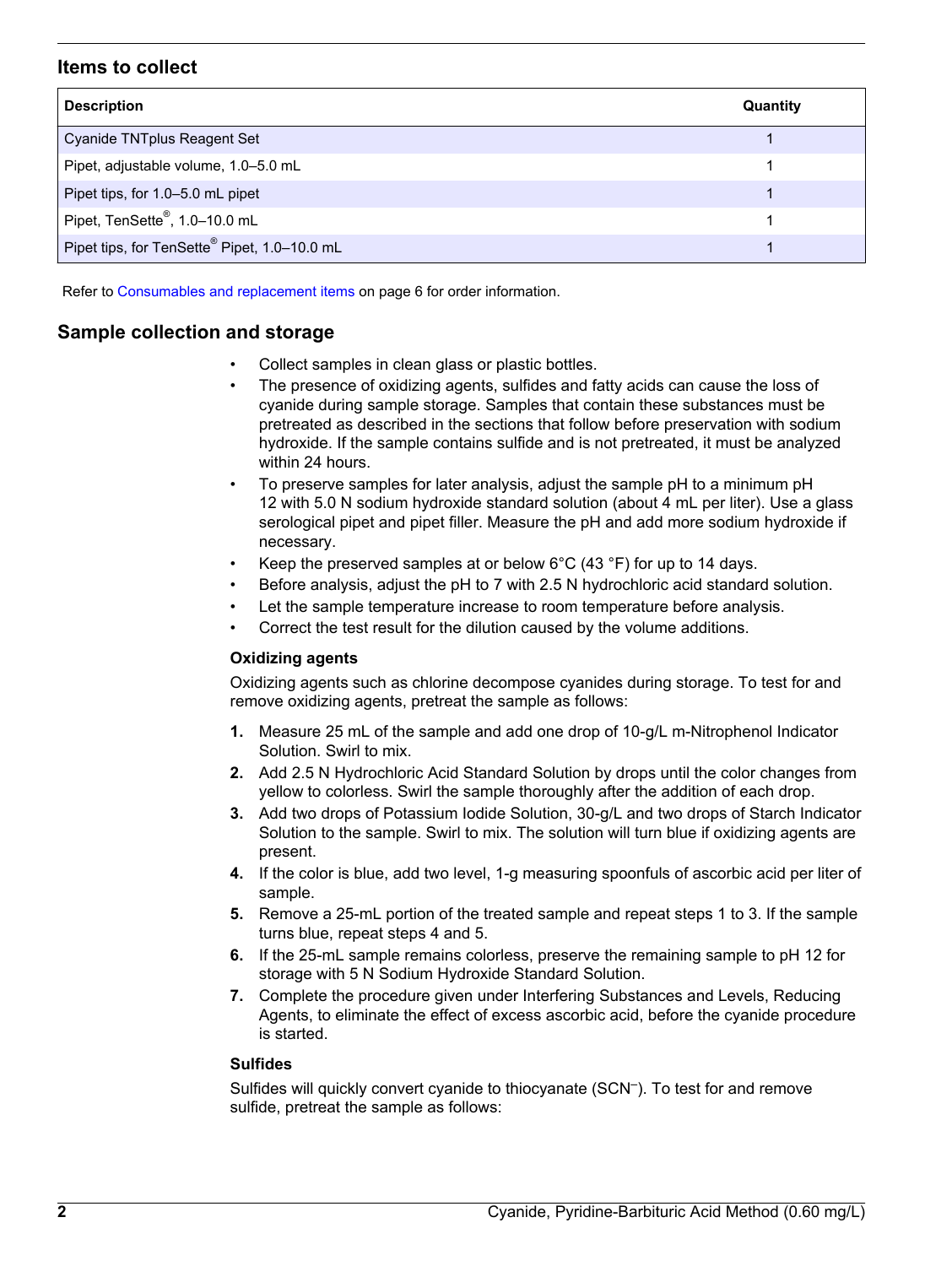- <span id="page-2-0"></span>**1.** Put a drop of sample on a disc of Hydrogen Sulfide Test Paper that has been wetted with pH 4 Buffer Solution.
- **2.** If the test paper darkens, add a 1-g measuring spoon of Lead Acetate to the sample. Repeat step 1.
- **3.** If the test paper continues to turn dark, keep adding Lead Acetate until the sample tests negative for sulfide.
- **4.** Filter the lead sulfide precipitate through Filter Paper and a Funnel. Preserve the sample for storage with 5 N Sodium Hydroxide Standard Solution or neutralize to a pH of 7 for analysis.

#### **Fatty acids**

CAUTION Perform this operation under a ventilation hood and complete as quickly as possible.

When distilled, fatty acids will pass over with cyanide and under the alkaline conditions of the absorber, will form soaps. If the presence of fatty acid is suspected, use the following pretreatment before preserving samples with sodium hydroxide.

- **1.** Acidify 500 mL of sample to pH 6 or 7 with a 4:1 dilution of glacial Acetic Acid.
- **2.** Pour the sample into a 1000-mL separation funnel and add 50 mL of Hexane.
- **3.** Stopper the funnel and shake for 1 minute. Allow the layers to separate.
- **4.** Drain off the lower sample layer into a 600-mL beaker. If the sample is to be stored, add enough 5 N Sodium Hydroxide Standard Solution to raise the pH to a minimum pH 12.

#### **Distillation procedure for total cyanide determination**

Items to collect:

- Micro Dist distillation block
- Micro Dist tubes, user-fill
- Pipet, adjustable volume, 1.0–5.0 mL and tips
- Pipet, TenSette, 1.0–10.0 mL and tips

Distill all samples and the standards with a Micro Dist distillation block. Refer to the Micro Dist documentation for the distillation procedure and Table 2. Always distill the standards with the samples. For the most accurate results, complete a user calibration with distilled standards.

*Note: Before the releasing agent is added, fill the pipet with the releasing agent multiple times and discard into a waste container.*

#### **Table 2 Micro Dist information for cyanide analyzed with TNT862**

| <b>Specification</b>         | Value                                                                |  |
|------------------------------|----------------------------------------------------------------------|--|
| <b>Block temperature</b>     | 120 $\degree$ C                                                      |  |
| Trapping solution            | 1.5 mL of 0.1 M NaOH                                                 |  |
| Sample or standard solution  | $6.0$ mL                                                             |  |
| Releasing agent <sup>2</sup> | 0.75 mL of 7.11 M sulfuric acid / 0.79 M magnesium chloride solution |  |
| Distillation time            | 30 minutes                                                           |  |
| Diluted concentration        | $0.025$ M NaOH                                                       |  |

 $2$  Releases the free cyanide as HCN (g) and digests the complexed cyanide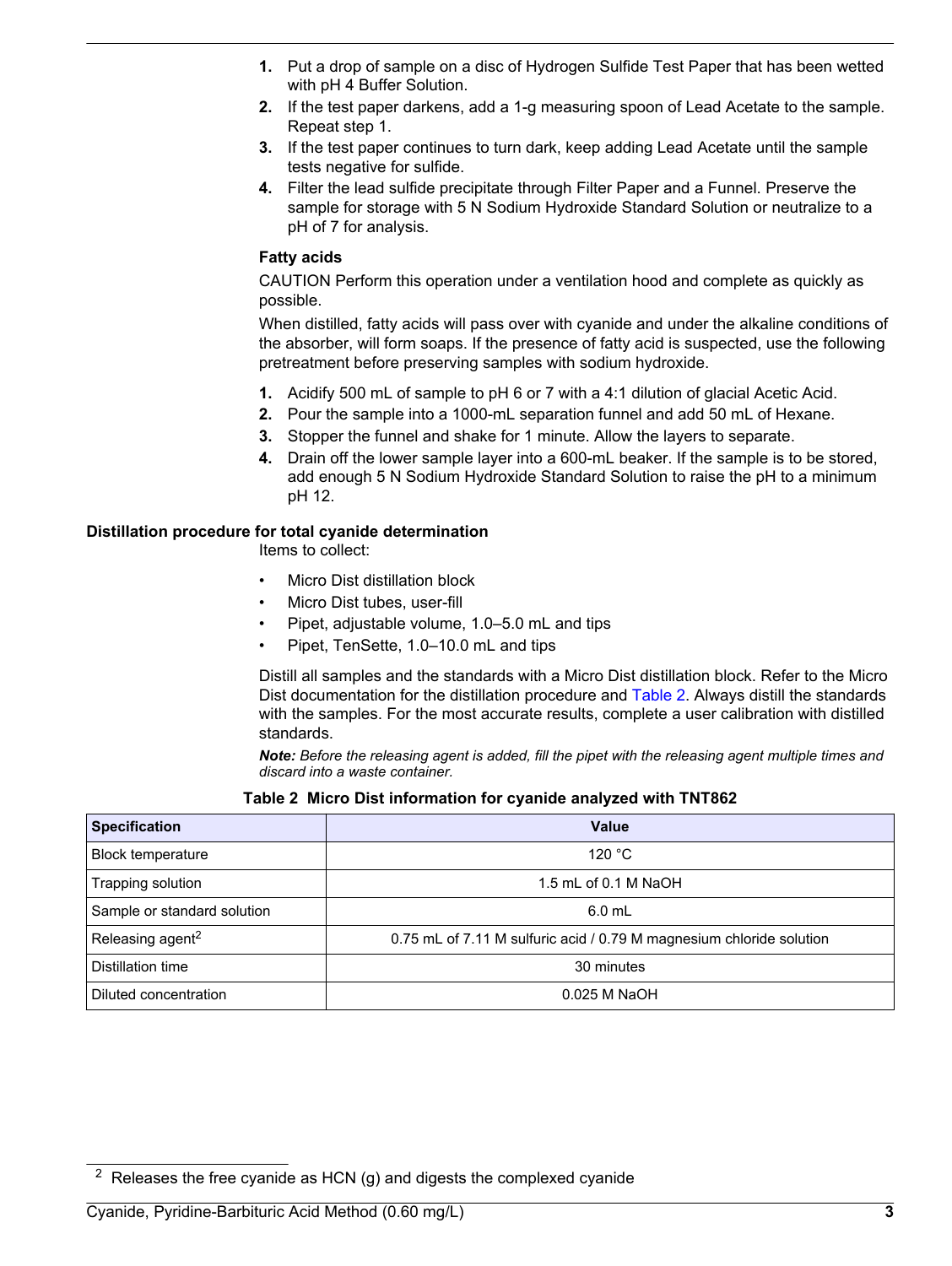# **Test procedure**



**1.** Carefully remove the lid from the DosiCap™ Zip cap. Remove the cap from the test vial.



**2.** Use a pipet to add 1.0 mL of sample to the test vial. Immediately continue to the next step.



**3.** Turn the DosiCap Zip over so that the reagent side goes on the test vial. Tighten the cap on the vial.



**4.** Shake the vial 2–3 times to dissolve the reagent in the cap.

Look through the open end of the DosiCap to make sure that the reagent has dissolved.



**5.** Use a pipet to add 1.0 mL of Solution A to the test vial.



**6.** Tighten the cap on the vial and invert the vial 2–3 times.



**7.** Start the reaction time of 3 minutes.



**8.** When the timer expires, invert the vial 2–3 times.



**9.** Clean the vial.



**10.** DR1900 only: Select program 862. Refer to [Before starting](#page-0-0) on page 1.



**11.** Insert the vial into the cell holder. DR1900 only: Push **READ**. Results show in CN– .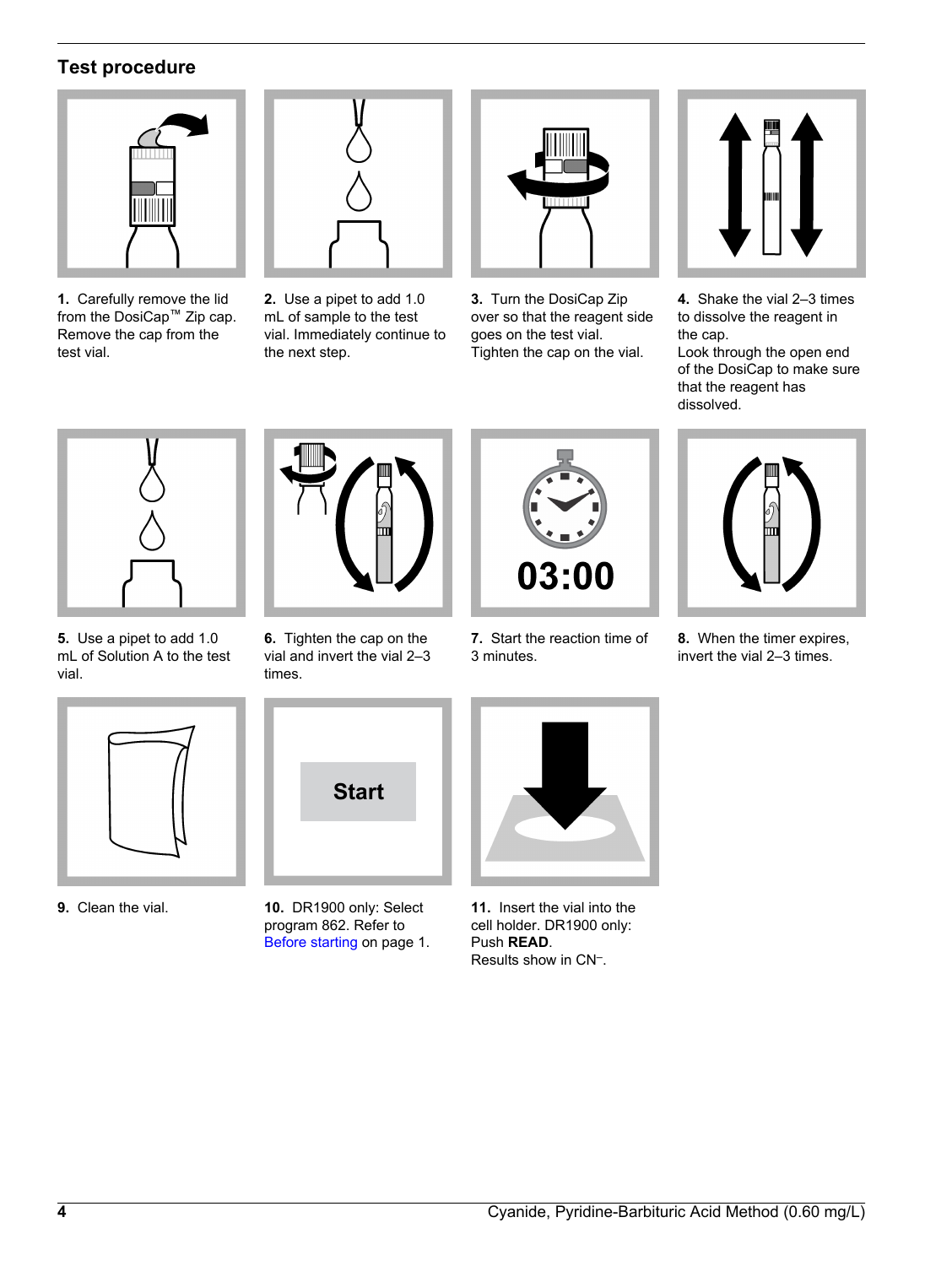### **Interferences**

| Interfering<br>substance | <b>Interference level</b>                                                                                                                                                                                                                                                                                                                                                             |
|--------------------------|---------------------------------------------------------------------------------------------------------------------------------------------------------------------------------------------------------------------------------------------------------------------------------------------------------------------------------------------------------------------------------------|
| Chlorine                 | If chlorine or other oxidizing agents are known to be present, pretreat the sample before the test with the<br>procedure in this table for oxidizing agents.                                                                                                                                                                                                                          |
| Metals                   | Nickel or cobalt in concentrations up to 1 mg/L do not interfere. Eliminate the interference from up to 20 mg/L<br>copper and 5 mg/L iron: add the contents of one HexaVer Chelating Reagent Powder Pillow to a fresh portion<br>of sample and mix. Use this treated sample in the test procedure. Prepare a reagent blank of deionized water<br>and reagents to zero the instrument. |
| Oxidizing<br>agents      | Adjust a 25-mL portion of the alkaline sample to pH 7-9 with 2.5 N Hydrochloric Acid Standard Solution.<br>1.<br>Count the number of drops of acid added.<br>2.                                                                                                                                                                                                                       |
|                          | Add two drops of Potassium Iodide Solution and two drops of Starch Indicator Solution to the sample.<br>Swirl to mix. The sample will turn blue if oxidizing agents are present.                                                                                                                                                                                                      |
|                          | Add Sodium Arsenite Solution drop-wise until the sample turns colorless. Swirl the sample thoroughly<br>3.<br>after each drop. Count the number of drops.                                                                                                                                                                                                                             |
|                          | Take another 25-mL sample and add the total number of drops of Hydrochloric Acid Standard Solution<br>4.<br>counted in step 1.                                                                                                                                                                                                                                                        |
|                          | Subtract one drop from the amount of Sodium Arsenite Solution added in step 3. Add this amount to the<br>5.<br>sample and mix thoroughly. Use this treated sample in the cyanide test procedure.                                                                                                                                                                                      |
| Reducing<br>agents       | Adjust a 25-mL portion of the alkaline sample to pH 7-9 with 2.5 N Hydrochloric Acid Standard Solution.<br>1.<br>Count the number of drops added.                                                                                                                                                                                                                                     |
|                          | Add four drops of Potassium lodide Solution and four drops of Starch Indicator Solution to the sample.<br>2.<br>Swirl to mix. The sample should be colorless.                                                                                                                                                                                                                         |
|                          | Add Bromine Water drop-wise until a blue color shows. Swirl the sample thoroughly after each addition.<br>3.<br>Count the number of drops.                                                                                                                                                                                                                                            |
|                          | Take another 25-mL sample and add the total number of drops of Hydrochloric Acid Standard Solution<br>4.<br>counted in step 1.                                                                                                                                                                                                                                                        |
|                          | Add the total number of drops of Bromine Water counted in step 3 to the sample and mix thoroughly.<br>5.<br>Use this treated sample in the cyanide test procedure.<br>6.                                                                                                                                                                                                              |
|                          |                                                                                                                                                                                                                                                                                                                                                                                       |
| Turbidity                | Large amounts of turbidity will cause high readings. Use filter paper and a funnel to filter highly turbid water<br>samples. Use the filtered sample for the blank and sample preparation in the test procedure. The test results<br>should then be recorded as soluble cyanide.                                                                                                      |

# **Pollution prevention and waste management**

Reacted samples may contain cyanide and must be disposed of as a hazardous waste. It is imperative that these materials be handled safely to prevent the release of hydrogen cyanide gas (an extremely toxic material with the smell of almonds). Most cyanide compounds are stable and can be safely stored for disposal in highly alkaline solutions (pH >11) such as 2 N sodium hydroxide. Never mix these wastes with other laboratory wastes which may contain lower pH materials such as acids or even water. Dispose of reacted solutions according to local, state and federal regulations.

# **Accuracy check**

#### **Standard solution method**

Use the standard solution method to validate the test procedure, the reagents and the instrument.

Items to collect:

- 0.2503 g potassium cyanide
- 1-L volumetric flask, Class A (2)
- 2-mL volumetric pipet, Class A and pipet filler safety bulb
- Deionized water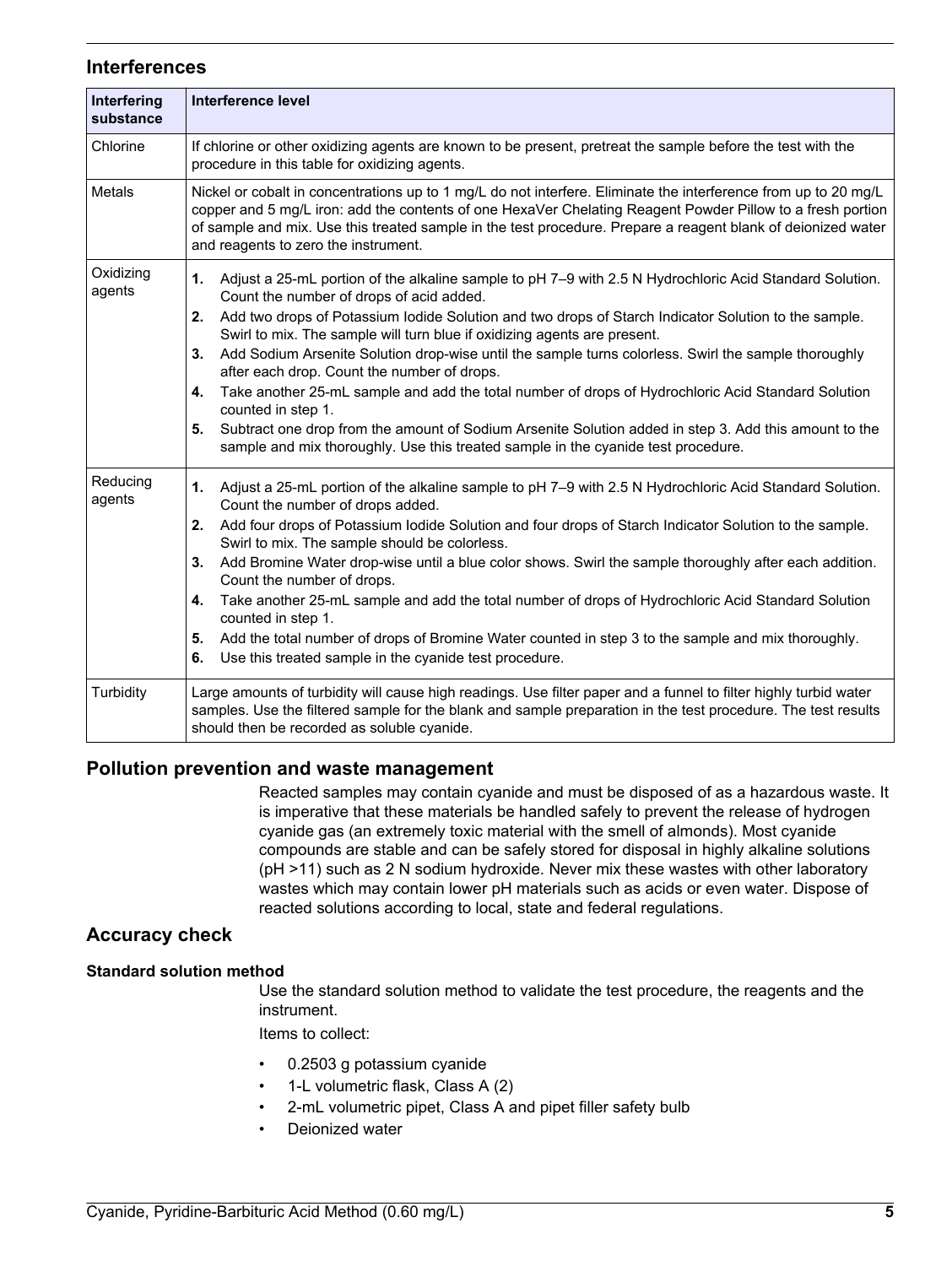- <span id="page-5-0"></span>**1.** Prepare a 100-mg/L cyanide stock solution as follows:
	- **a.** Add 0.2503 g of potassium cyanide into a 1-L volumetric flask.
	- **b.** Dilute to the mark with deionized water. Mix well. Prepare the stock solution each week.
- **2.** Prepare a 0.200-mg/L cyanide standard solution as follows:
	- **a.** Use a pipet to add 2.00 mL of the 100-mg/L cyanide stock solution into a 1-L volumetric flask.
	- **b.** Dilute to the mark with deionized water. Mix well. Prepare the standard solution immediately before use.
- **3.** Use the test procedure to measure the concentration of the prepared standard solution.
- **4.** Compare the expected result to the actual result.

# **Summary of Method**

Cyanides react with chlorine to form cyanogen chloride. Cyanogen chloride reacts with pyridine when barbituric acid is in the sample and forms a violet color. The measurement wavelength is 588 nm.

# **Consumables and replacement items**

#### **Required reagents**

| Description                 | <b>Quantity/Test</b> | Unit   | Item no.      |
|-----------------------------|----------------------|--------|---------------|
| Cyanide TNTplus Reagent Set |                      | 25/pkg | <b>TNT862</b> |

#### **Required apparatus**

| <b>Description</b>                                       | <b>Quantity/test</b> | Unit         | Item no.      |
|----------------------------------------------------------|----------------------|--------------|---------------|
| Pipet, adjustable volume, 1.0–5.0 mL                     |                      | each         | <b>BBP065</b> |
| Pipet tips, for 1.0–5.0 mL pipet                         |                      | 75/pkg       | <b>BBP068</b> |
| Pipet, TenSette®, 1.0-10.0 mL                            |                      | each         | 1970010       |
| Pipet tips, for TenSette <sup>®</sup> Pipet, 1.0-10.0 mL |                      | $50$ /p $kg$ | 2199796       |
| Light shield, DR3900                                     |                      | each         | LZV849        |
| Light shield, DR3800, DR2800, DR2700                     |                      | each         | LZV646        |

#### **Micro Dist apparatus**

| <b>Description</b>                                  | <b>Quantity/test</b> | Unit       | Item no.      |
|-----------------------------------------------------|----------------------|------------|---------------|
| Micro Dist <sup>®</sup> distillation block, 100 VAC |                      | each       | A17102        |
| 0 <sub>R</sub>                                      |                      |            |               |
| DRB200 Reactor Block                                |                      | each       | DRB200-04     |
| DRB200 adapter sleeves, Micro Dist                  |                      | 8/pkg      | <b>LZT144</b> |
| Micro Dist® tubes, user-fill                        | varies               | 50/pkg     | A17517        |
| Micro Dist <sup>®</sup> tubes, user-fill            | varies               | $100$ /pkg | A17117        |
| Micro Dist Cap Press                                |                      | each       | 17023L        |

#### **Recommended standards**

| <b>Description</b>     | Unit | Item no. |
|------------------------|------|----------|
| Potassium Cyanide, ACS | 100q | 76714    |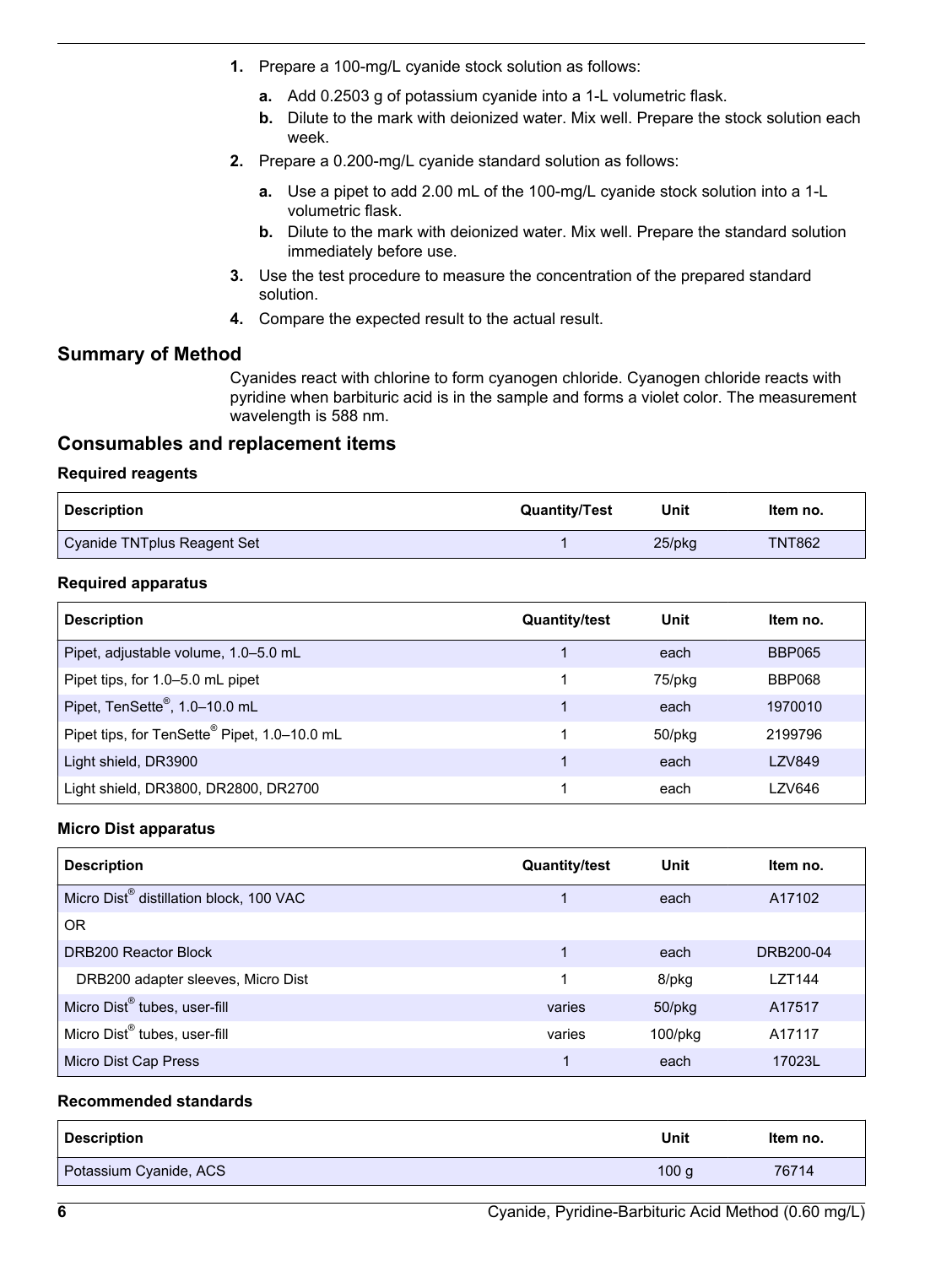# **Optional reagents and apparatus**

| <b>Description</b>                         | Unit             | Item no. |
|--------------------------------------------|------------------|----------|
| Acetic Acid, ACS                           | 500 mL           | 10049    |
| Ascorbic Acid                              | 100 <sub>g</sub> | 613826   |
| Bromine Water, 30 g/L                      | 29 mL            | 221120   |
| Buffer Solution, pH 4                      | 500 mL           | 1222349  |
| Filter paper, 2-3-micron, pleated, 12.5-cm | 100/pkg          | 189457   |
| Funnel, poly, 65 mm                        | each             | 108367   |
| Hexane Solution, ACS                       | 500 mL           | 1447849  |
| HexaVer Chelating Reagent Powder Pillows   | 100/pkg          | 24399    |
| Hydrochloric Acid Standard Solution, 2.5 N | 100 mL MDB       | 141832   |
| Hydrogen Sulfide Test Paper                | 100/pkg          | 2537733  |
| m-Nitrophenol Indicator Solution           | 100 mL           | 247632   |
| Magnesium Chloride Reagent                 | 1 <sub>L</sub>   | 1476253  |
| Potassium Iodide, 30-g/L                   | 100 mL           | 34332    |
| Sodium Arsenite, 5-g/L                     | 100 mL           | 104732   |
| Sodium Hydroxide Standard Solution, 0.25 N | 1000 mL          | 1476353  |
| Sodium Hydroxide Standard Solution, 5.0 N  | 1 <sub>L</sub>   | 245053   |
| <b>Starch Indicator Solution</b>           | 100 mL MDB       | 34932    |
| Sulfuric Acid Standard Solution, 19.2 N    | 500 mL           | 203849   |
| Pipet, serological, 5 mL                   | each             | 53237    |
| Pipet filler, safety bulb                  | each             | 1465100  |
| Paper, pH, 0-14 pH range                   | 100/pkg          | 2601300  |
| Spoon, measuring, 1-g                      | each             | 51000    |
| Thermometer, non-mercury, -10 to +225 °C   | each             | 2635700  |
| Water, deionized                           | 4 L              | 27256    |